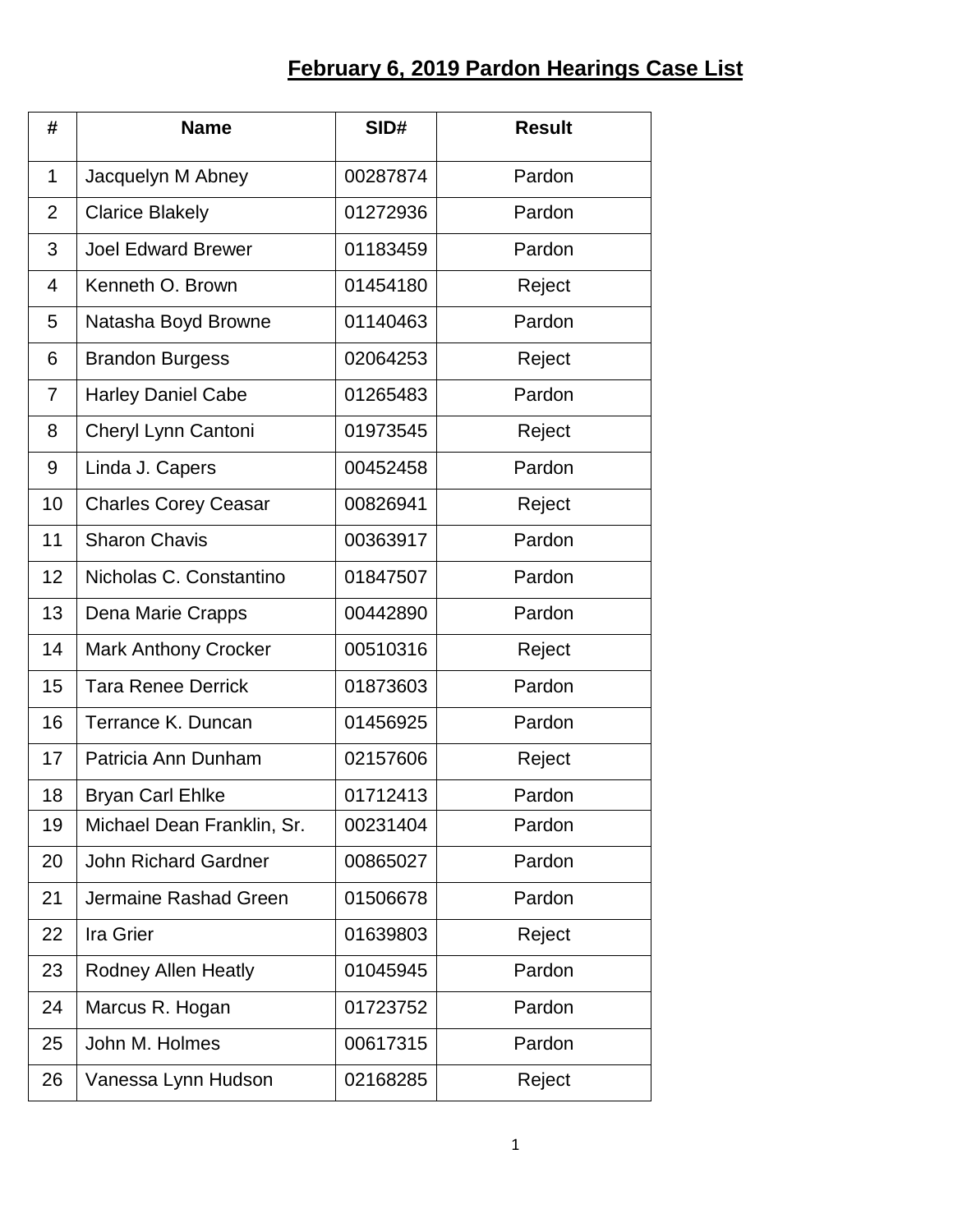## **February 6, 2019 Pardon Hearings Case List**

| 27 | Ciesha Counts Jimenez             | 01094103 | Pardon     |
|----|-----------------------------------|----------|------------|
| 28 | Darian Johnson                    | 01446008 | Pardon     |
| 29 | Kayla Knight                      | 02159896 | Pardon     |
| 30 | Ray Edward Long                   | 00449824 | Reject     |
| 31 | Lawrence L. Lynch                 | 00989560 | Reject     |
| 32 | Haywood McCall, Jr.               | 01289779 | Pardon     |
| 33 | <b>Robert Lewis McClinton</b>     | 00564283 | Reject     |
| 34 | Damon Demetrius McDuffie          | 00950515 | Pardon     |
| 35 | Jimmy Michael Edward<br>McLeymore | 01914411 | Reject     |
| 36 | <b>Neil Terrence McPhatter</b>    | 00889571 | Pardon     |
| 37 | Joshua Freeman Miller             | 01053885 | Reject     |
| 38 | Jose Missouri                     | 00590509 | Pardon     |
| 39 | <b>Kimberly Shanee Moody</b>      | 01860859 | Reschedule |
| 40 | James Olyn Lamar Mundy            | 01432051 | Reject     |
| 41 | Pamela Charesse Nalley            | none     | Pardon     |
| 42 | <b>Vicky Lennette Nixon</b>       | 00995030 | Pardon     |
| 43 | Darnell Jon Ragin                 | 01844089 | Reject     |
| 44 | <b>Jemal Renrick</b>              | 00811043 | Reject     |
| 45 | James M. Rounds                   | 02042693 | Reject     |
| 46 | <b>Knox Rushton</b>               | none     | Reschedule |
| *  | David Wyatt Sage, Jr.             | 01895900 | Reject     |
| 47 | Lawanda M. Sampson                | 01315601 | reject     |
| 48 | <b>Scott Franklin Simmons</b>     | 00505392 | pardon     |
| 49 | <b>Russell Alan Singletary</b>    | 00708592 | pardon     |
| 50 | <b>Donee Smalls</b>               | 01275326 | pardon     |
| 51 | Jeremy Michael Smith              | 01634576 | pardon     |
| 52 | Emaad A. Soofi                    | 01659743 | pardon     |